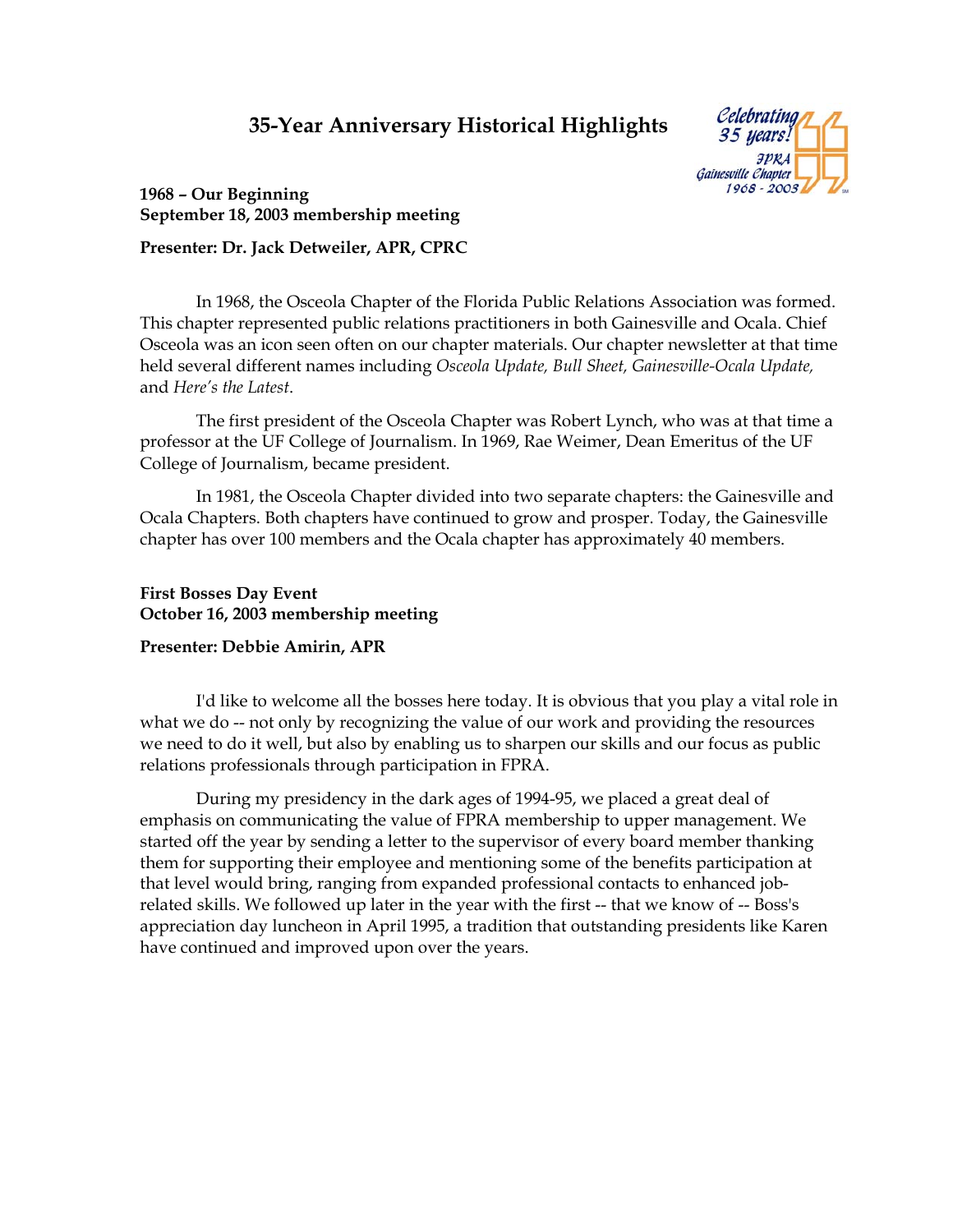## **Accreditation November 20, 2003 membership meeting**

## **Presenter: Jim Terhune, Ph.D.**

As you know by our 35th Anniversary promotion this year, our chapter was formed in 1968. I had the privilege of serving as the chapter president in 1985. About 11 years before I became president, that would be 1974, the Florida Public Relations Association began offering two levels of professional recognition to its members – Accredited Public Relations Professional, or APRP, and Certified Public Relations Counselor, or CPRC. In 1979, our chapter had six members who had earned their APRP designation.

On January 1, 1998, our accreditation program was accepted by the Universal Accreditation Board and the designation was changed to APR or Accredited in Public Relations. Currently, our chapter has thirty APRs and six CPRCs, which equates to 30 percent of our chapter membership. Our 30 members join a group of 5,000 accredited PR professionals throughout the nation.

If you are interested in achieving accreditation or certification, visit our chapter website for details.

## **First President's Award December 16, 2003 Holiday Mixer**

### **Presenter: Larry Lansford, APR, 1988-89 Chapter President**

During my reign as president of our chapter, way back in the last century, we initiated a President's Award to recognize a Gainesville chapter member who provided services to the membership above and beyond normal expectations. The criteria for the award included:

- Participating in most of the chapter functions during the year
- Giving extraordinary time and energy to one or more projects, tasks, or programs during the year
- Displaying a professional attitude, showing support for the chapter and its members, and generally setting an example for others to follow.

The first President's Award was given to Susan Williams, APR, who happens to be here tonight. Susan, it just so happens that I have the picture that captured your reaction when you received the inaugural President's Award (show picture).

I'm gratified to see that the tradition of honoring an outstanding member has continued in what is now referred to as the Member of the Year Award.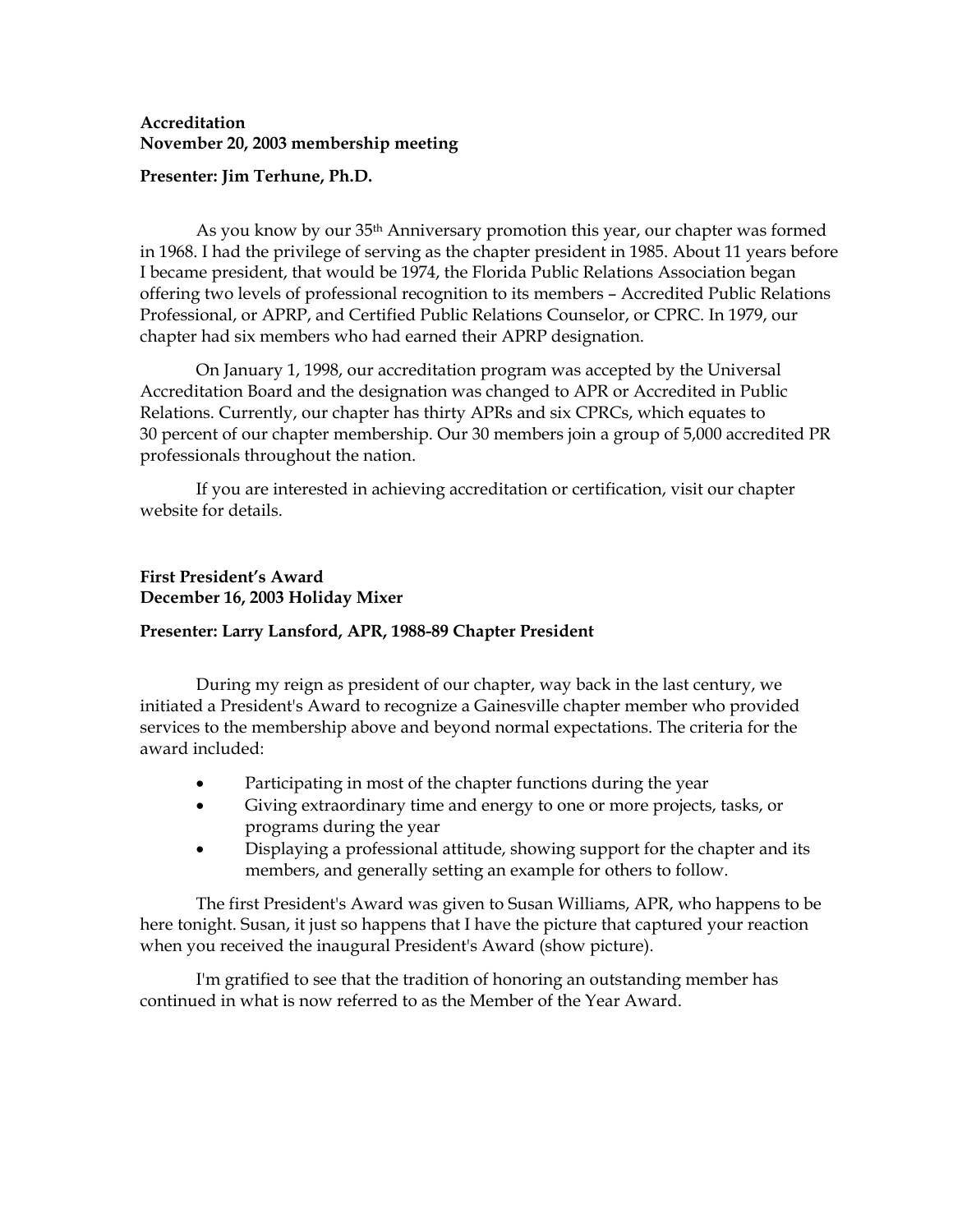## **Community Relations in FPRA January 15, 2004 membership meeting**

#### **Presenter: Valerie Incantalupo, APR, 2002-03 Chapter President**

Throughout our chapter's history, our members have been involved in the local community, through FPRA and other community organizations. In 1988, our chapter established the Gainesville Public Relations Advisory Council comprised of seasoned members and past presidents to fulfill our chapter's community service commitment.

Over the years, members continued to serve in an advisory capacity, when called upon, until 1999, when I had the pleasure of reviving our chapter's Community Relations committee. Through this committee, our chapter provides programs and services to our local community to promote FPRA and provide PR services to non-profit organizations. Since its revival in 1999, we've held two Media Breakfasts that included local media representatives and a media guide for each participant, and a PR 101 seminar for non-PR professionals, specifically targeting non-profit organizations. We have also provided PR services for Morningside Nature Center, ACORN Clinic, the Arthritis Foundation, Cultural Arts Coalition, and Maddie's Project Pet Rescue Foundation that included event planning, press releases, sponsorship packages, a PR kit, and brochures.

## **Roast and Toast February 19, 2004 membership meeting**

#### **Presenter: Ruth Smith, 1984 Chapter President**

It's hard to believe that it's been 20 years since I was the president of the Gainesville Chapter! In 1984, our theme was "Esprit de Corps in 1984." During my year as president, we held the first "Roast and Toast" as a fundraiser and our first roastee was Phil Emmer. We had 240 attendees at the Roast and Toast, which was held at the Turkey Creek Golf  $\&$ Racquet Club, now known as Heritage Links. More than \$4,000 was raised from this event. This money was used to fund scholarships in the College of Journalism and Communications, with the funds specifically designated for PR students at the University of Florida.

In the following years, our chapter hosted several more successful Roasts and Toasts. In 1988 when Donna Davis was president, we roasted Alan Squiteri with 250 people in attendance, one of them Senator Bob Graham, and raised \$4,000 for scholarships.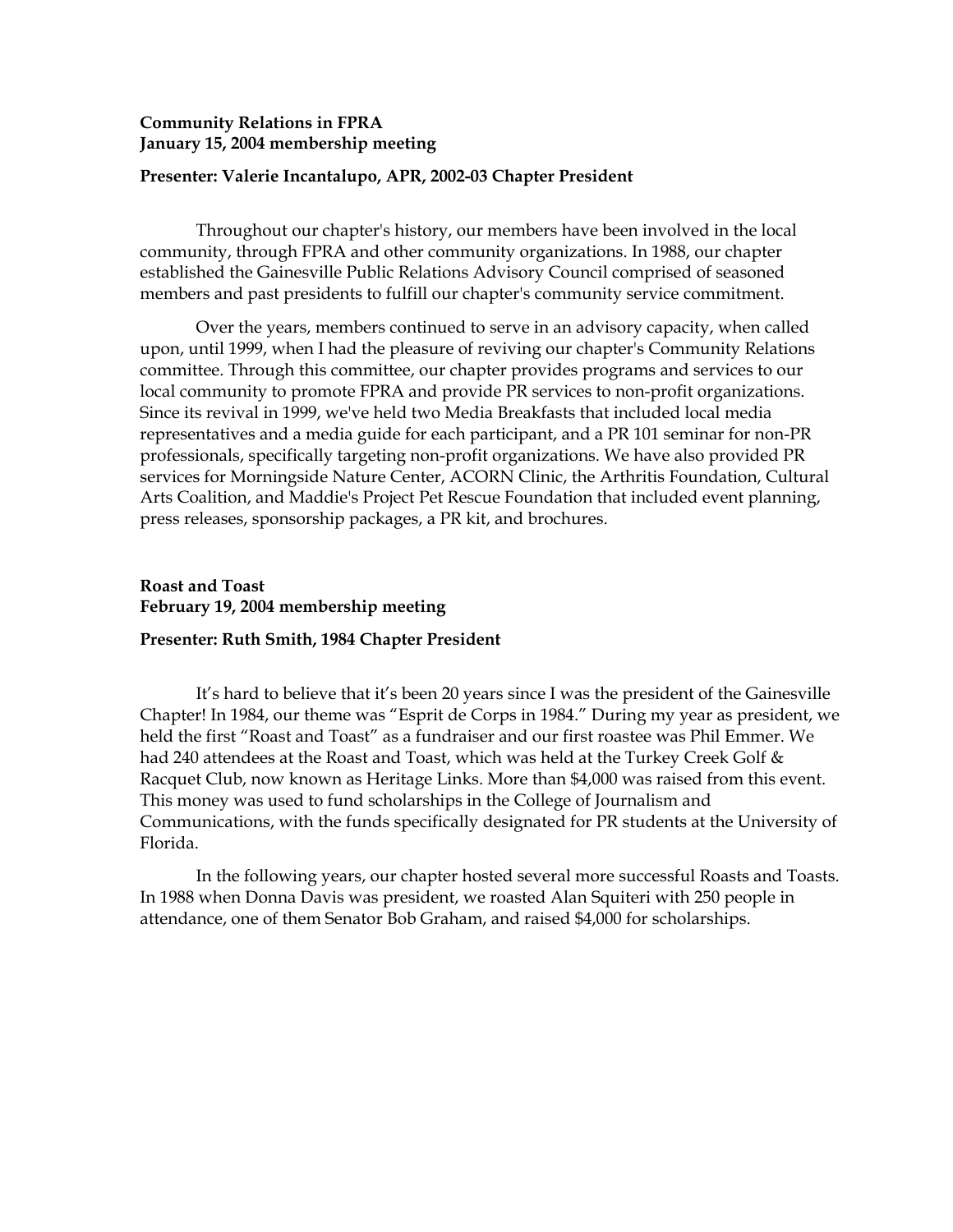### **Image Awards March 18, 2004 membership meeting**

#### **Presenter: Marilyn Maple, APR**

On September 18, 1978, the Gainesville Chapter of FPRA held its first local Image Awards competition. It was billed as the Imie Awards. We think it was a takeoff of the Emmy Awards, but we can't find anyone who remembers! Two of the award winners are still members of our chapter!

I'm one of those winners. I received a first place Imie Award in the Public Affairs category for a film I did for the March of Dimes entitled "A Normal Pair of Shoes." Terry Van Nortwick, who just celebrated her 30-year milestone as a chapter member, won two Imie Awards: first place in the Brochures category with her informational piece entitled, "This is Farm Bureau," and second place in the Public Affairs category for her "Florida Farm Bureau Consumer Affairs Program." Of course Terry and I were both fresh out of college when we entered and won these awards 26 years ago!

Today we have the opportunity to again recognize the best public relations programs, printed materials, and audio-visual tools as we recognize our award winners.

## **First Professional Development Seminar April 15, 2004 membership meeting**

#### **Presenter: Rod Hemphill, APR, CPRC, 1998-99 Chapter President**

Our chapter held its first Professional Development Seminar on May 2, 1979. Of course, back then we were still the Osceola Chapter, which served PR professionals in the Gainesville/Ocala area.

The title of the seminar was "How to Let People Know You're a Good Guy." The 6 hour seminar included workshops that covered survey research, money-saving printing techniques, working with the local media, internal and external public relations, and improving your organization's newsletter. The seminar was sponsored by our chapter, the Gainesville Area Chamber of Commerce, and the UF College of Journalism and Communications. 205 people attended the seminar.

Since that first seminar 25 years ago, our chapter has held many Professional Development Seminars to help our members enhance their professional skills and learn new skills, which is just another benefit of FPRA membership.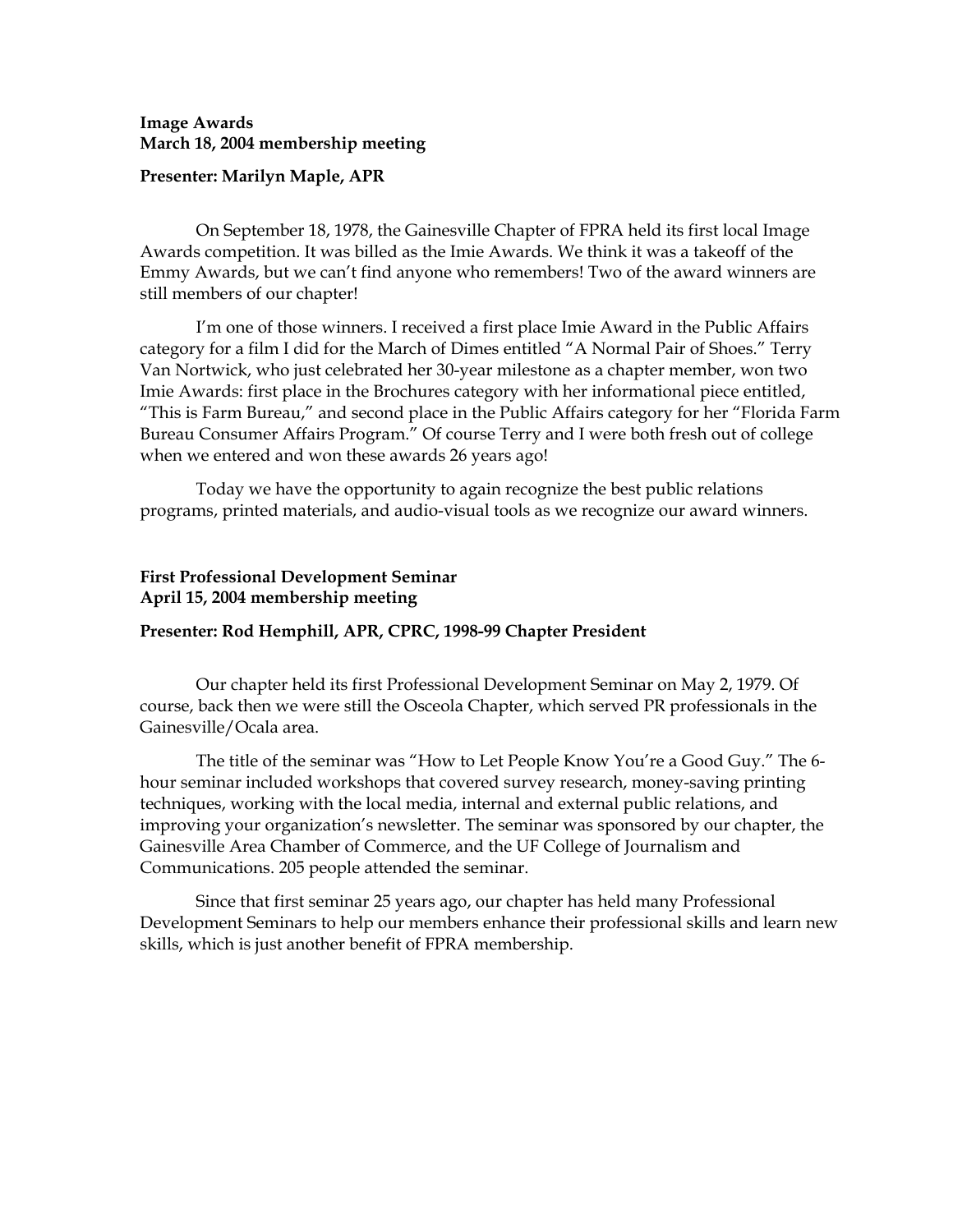# **Diversity in FPRA May 20, 2004 membership meeting**

## **Presenter: Arline Phillips-Han, APR, CPRC, 2003 Professional of the Year**

 When FPRA was founded in 1938, the vast majority of its members were men who worked for real estate companies, private corporations, or were PR consultants. The membership meetings focused on how sales were promoted more than public relations.

When our chapter was founded in 1968, 30 years later, there were more women members but the leadership of the chapter was primarily male. Over the last 35 years, our membership has grown to include PR practitioners from both nonprofit and government organizations, as well as many other areas. Today, 75 percent of our members are women. We continue to provide membership benefits, like our quality luncheon programs, that attract PR practitioners, both men and women, from differing cultural backgrounds and organizations. More importantly, as PR practitioners, we are learning how to effectively work with diverse audiences, and make FPRA an organization that meets the needs of a diverse group of PR practitioners.

# **Chapter Communication June 17, 2004 membership meeting**

### **Presenter: Nancy Walsh, APR, 1997-98 Chapter President**

As Public Relations professionals, we are communicators! As a chapter, we've been using tools to communicate among ourselves since our chapter was chartered 35 years ago as the Osceola chapter, serving PR professionals in both the Gainesville and Ocala area. Newsletters were the communication tool of choice and were given clever names like Osceola Bull Sheet!, Here's the Latest!, and Osceola Update. In 1981, Gainesville and Ocala each became a chapter and we continued to print a monthly newsletter called the Update.

Our chapter newsletter evolved over the years, was redesigned several times, and won chapter newsletter of the year honors. When I was president in 1997-1998, we held a focus group with some of our members to rethink the way we communicate. That year, our chapter web site was born, our printed newsletter was distributed quarterly instead of monthly, and we began faxing a 1-page newsletter called the Gainesville FPRA Brief Update in the months we didn't distribute a printed newsletter. In 1998, we won the state Communications award for our efforts!

In 1999-2000, we stopped faxing a monthly Brief Update and started emailing it instead! In 2000-2001, our chapter communications function was divided into two areas: printed communication and electronic media and responsibilities were redefined. We discontinued our printed newsletter in 2002 and began distributing our monthly electronic newsletter, the eNews. In 2003, our chapter won an award for the Best Chapter Web Site.

Communication continues to evolve in our profession as well as in our chapter. Who knows what we'll be talking about in another 35 years!